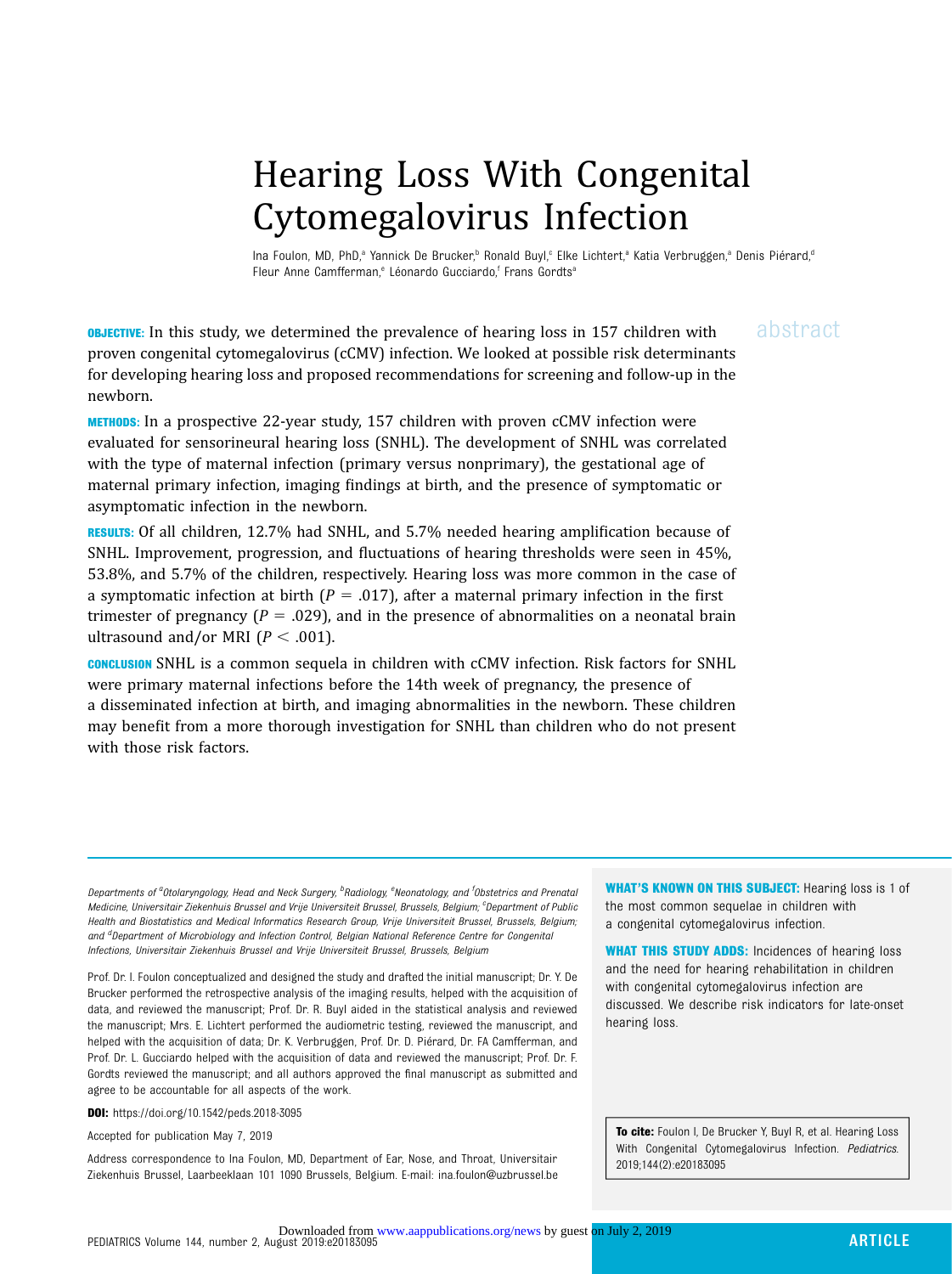Congenital cytomegalovirus (cCMV) infection is the most common fetal viral infection and is the leading cause of nonhereditary sensorineural hearing loss (SNHL) in the developed world.<sup>[1](#page-5-0)</sup> Despite the high incidence of cCMV infection  $(0.53\%)$ ,<sup>[1,2](#page-5-0)</sup> screening for a cytomegalovirus infection during pregnancy and neonatal screening at birth are not recommended.[3](#page-5-0) However, asymptomatic children can develop sequelae, with SNHL as the most present feature. The risk of developing hearing loss in children with an asymptomatic infection is between 5% and 20%.<sup>[1,4](#page-5-0)–[6](#page-5-0)</sup> In ∼10% of the children, the infection is symptomatic at birth. The risk for developing SNHL in those symptomatic children is much higher  $(30\% - 65\%)$ <sup>4-[7](#page-5-0)</sup>

In this prospective study, we determined the incidence of SNHL in 157 children with proven cCMV infection. We searched for risk determinants for developing hearing loss and propose recommendations for screening and follow-up in the newborn.

#### **METHODS**

The study protocol was approved by the Committee of Medical Ethics of the Universitair Ziekenhuis Brussel (2004/098). This is a prospective study that covers the period between 1995 and 2017.

#### **Subjects**

A total of 173 children with a cCMV infection managed in the ear, nose, and throat department of the Universitair Ziekenhuis Brussel were included in the study. These children were consecutive live-born infants born in the Universitair Ziekenhuis Brussel and detected through an ongoing screening program. Of these children, 60 were already described in a previously published article<sup>[1](#page-5-0)</sup> in 2008. This screening program, designed as previously described,<sup>[8](#page-5-0)</sup>

consisted of virological screening (saliva or urine cytomegalovirus culture) in all live-born infants within 5 days after birth.

#### Type of Maternal Cytomegalovirus Infection

As part of standard prenatal care, women managed at the prenatal consultation were screened for cytomegalovirus antibodies at the first prenatal consultation and at birth. This allowed us to determine for each congenitally infected child the type of maternal cytomegalovirus infection. An infection was considered primary when a maternal seroconversion in cytomegalovirus immunoglobulin G (IgG) occurred during pregnancy or when the serological results were highly suggestive of a primary cytomegalovirus infection (high immunoglobulin M antibodies and low IgG antibodies in the first trimester of pregnancy followed by a rise in IgG antibodies and a decrease in immunoglobulin M antibodies). An infection was considered nonprimary when a congenitally infected neonate was born to a mother showing immunity for cytomegalovirus infection in a serum sample obtained before conception or when the serum sample obtained in the first trimester of pregnancy had high IgG avidity antibody.

In the case of a primary infection during pregnancy, an estimation of the maternal trimester at which maternal infection occurred was performed. In the presence of a seroconversion, the timing of infection during pregnancy was based on the gestational age during pregnancy of the last negative serology result and the first positive serum sample and on the serological profile after seroconversion. When the serological profile in the first trimester of pregnancy was highly suggestive of a primary infection, the infection was designated as having

taken place in the first trimester of pregnancy. The definition of trimester of pregnancy was based on American College of Obstetricians and Gynecologists guidelines.

#### Clinical Evaluation and Audiological **Assessment**

All congenitally infected neonates were examined at birth by a pediatrician. Signs of symptomatic infection (hepatosplenomegaly, petechiae, jaundice, or microcephaly) were recorded. Children with  $\geq 1$  sign were classified as having had a symptomatic infection.

All children were tested for SNHL until the age of 4 years according to an algorithm that was previously described.<sup>[9](#page-5-0)</sup> All children received an otological examination by an ear, nose, and throat specialist, (highfrequency) tympanometry, auditory brainstem response, and distortion product otoacoustic emissions at birth. According to the presence of SNHL, children would follow different follow-up protocols. In the case of normal hearing at birth, follow-up is proposed at 5 and 12 months, then yearly until the age of 4. In the case of hearing loss at birth, more rigorous follow-up is needed. $9$  During followup, different hearing tests are performed depending on the age of the child.<sup>[9](#page-5-0)</sup>

Late-onset hearing loss was diagnosed when a child with a normal hearing at birth developed a hearing loss during follow-up. Progressive hearing loss occurred when children with an SNHL at birth had worsening of their hearing threshold during later visits. In contrast, improvement of hearing thresholds was also seen in children with hearing loss. Fluctuations (with improvement and worsening) were also recorded.

To determine the severity of SNHL, the classification from the International Bureau for Audiophonology $10$  was used. In cases of bilateral SNHL, we used the result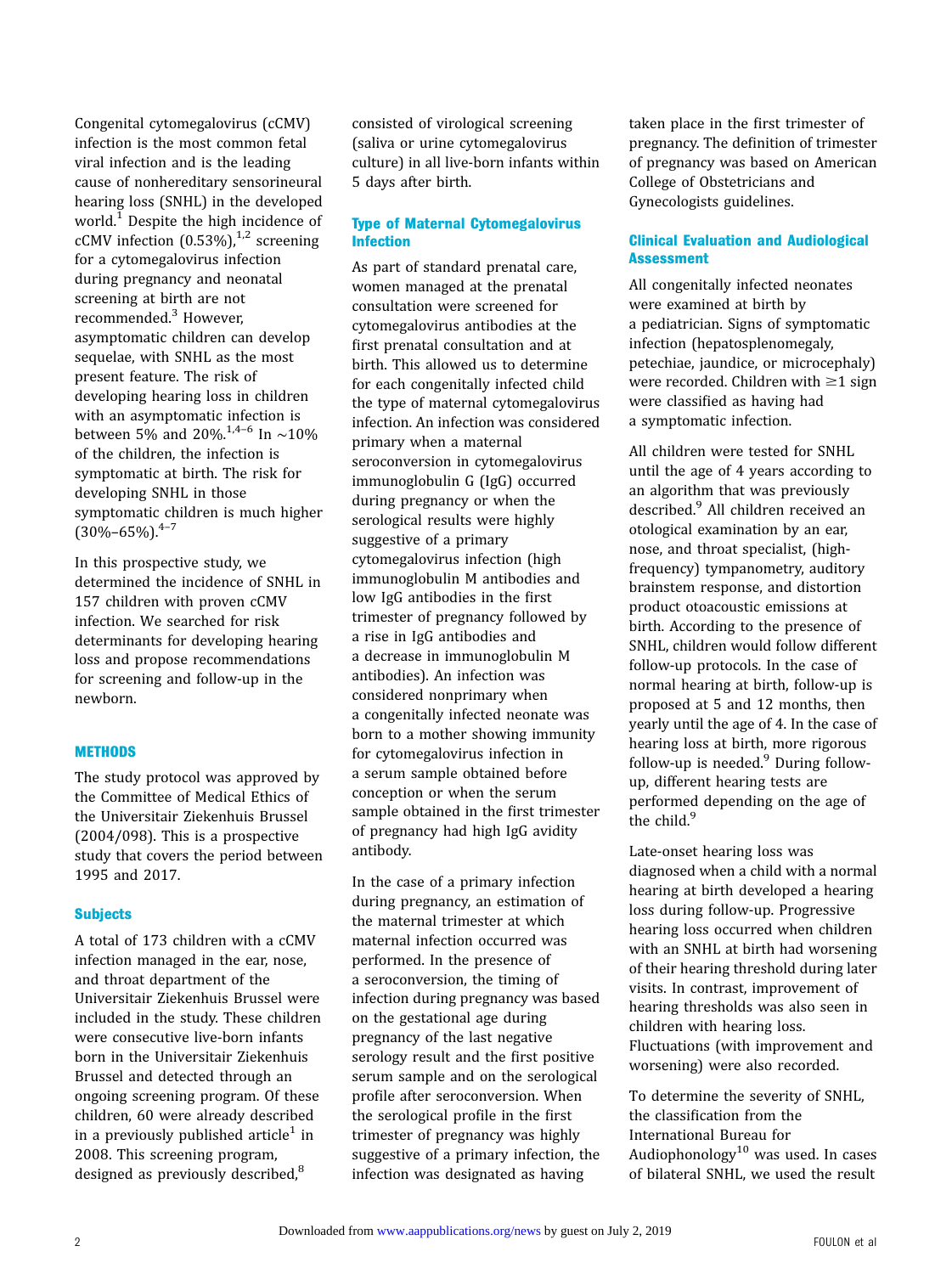of the better hearing ear to classify hearing loss.

Other risk factors of hearing loss were recorded according to the Joint Committee on Infant Hearing.<sup>[11](#page-5-0)</sup>

#### Imaging

Children with proven cCMV infection underwent a brain ultrasound and/or MRI. The ultrasound of the brain was performed via a transfontanellar approach by using a pediatric ultrasound probe. The cranial ultrasound was done on different high-end sonographical devices with developments of the devices over the entire study period (1995–2017). MRI was performed on a 1.5 T Philips Intera or 3.0 T Philips Achieva MRI system (Best, Netherlands). No gadolinium contrast was administered. Imaging findings of cCMV infection were: intracranial calcifications, migrational abnormalities, white matter disease, periventricular cysts, cerebral atrophy, ventriculomegaly, ventricular adhesions, and lenticulostriate vasculopathy. Results from these imaging examinations were retrieved from the medical records of the children in a retrospective way. The radiologist who interpreted the imaging examinations was aware that those children had a cCMV infection but had no access to the results of the hearing test.

#### **Statistics**

Descriptive statistics of patient characteristics and possible predictors are presented as frequencies  $(n)$  and percentages  $(\%)$ . To test the relationship between possible predictors (cCMV, type of infection, maternal infection, time of infection [first, second, or third trimester], and SNHL), a  $\chi^2$  test or Fisher's exact test was used when appropriate. All tests were performed at a significance level of  $P < .05$ . The analyses were executed by using IBM SPSS software version 25 (IBM SPSS Statistics, IBM Corporation).

TABLE 1 Characteristics of the Population

| Characteristics              | Children<br>(cCMV) |
|------------------------------|--------------------|
| Subjects, N                  | 157                |
| Asymptomatic, n (%)          | 146 (93%)          |
| Symptomatic, n (%)           | 9(5.7)             |
| Unknown, n (%)               | 2(1.3)             |
| Maternal cytomegalovirus     |                    |
| infection                    |                    |
| Primary infection, n (%)     | 76 (48.4)          |
| Nonprimary infection, n (%)  | 42 (26.8)          |
| Unknown, n (%)               | 39 (24.8)          |
| SNHL, <i>n</i> (%)           | 20 (12.7)          |
| Unilateral, n (%)            | 11(7.0)            |
| Bilateral, n (%)             | 9(5.7)             |
| Hearing amplification, n (%) | 9(5.7)             |
| Progression, n (%)           | 7(53.8)            |
| Late-onset hearing loss, n   | 7(4.5)             |
| (% )                         |                    |
| Unilateral, n (%)            | 5(3.2)             |
| Bilateral, <i>n</i> (%)      | 2 (1.3)            |

#### RESULTS

#### **Subjects**

Of the 173 children with a cCMV infection managed in our department, 13 were lost to follow-up and 3 died of the consequences of a symptomatic cCMV infection before hearing evaluation was performed. The remaining 157 children were enrolled in the study. A symptomatic infection was diagnosed in 9 children (5.7%), and an asymptomatic infection was diagnosed in 146 children (93%). For 2 children, no clinical information at birth was available. In Table 1, the characteristics of the population are shown.

#### Information About Maternal Cytomegalovirus Infections

Of the 157 children, 76 (48.4%) were born after a maternal primary infection, and 42 children (26.8%) were born after a maternal nonprimary infection. In 39 (24.8%) cases, the type of infection could not be determined. Among the 76 cases of maternal primary infection, the cytomegalovirus infection was estimated to have occurred in the first, second, and third trimester of pregnancy in 17, 33, and 22 children, respectively. In 4 children, it was not

possible to determine timing of primary maternal infection.

#### Hearing Loss

Hearing loss was diagnosed in 20 children (12.7%). Of these children, 9 (5.7%) needed rehabilitation for their SNHL. The average time for follow-up was 41.4 months; the median was 31 months. All children received a hearing test within 2 weeks after birth.

In Table 2, the severity of hearing loss in these children is presented. A symptomatic infection has a statistically higher risk for developing SNHL (44.4%) compared with an asymptomatic infection  $(11.0\%; P=.017).$ 

Hearing loss was detected in children born after a maternal primary infection (11.8%) as well as after a maternal nonprimary infection  $(4.8\%; P = .32)$ . When the type of maternal infection was unknown, SNHL occurred in 23.1% of children  $(P = .045)$ . The 2 children who developed hearing loss after a maternal nonprimary infection both had bilateral SNHL (severe and profound).

A primary cytomegalovirus infection during the first trimester of pregnancy resulted in hearing loss in 5 out of 17 children (29.4%), of which all were severe to profound (Table 3). In the case of an infection in the second trimester of pregnancy, 3 children developed hearing loss, of which 1 child developed a severe unilateral hearing loss after bacterial meningitis. Two children had

TABLE 2 Severity of SNHL in Children With cCMV Infection (Total Group, 157 Children)

| n (%)     |
|-----------|
| 2(1.3)    |
| 3(1.9)    |
| 3(1.9)    |
| 2(1.3)    |
| 10(6.4)   |
| 20 (12.7) |
|           |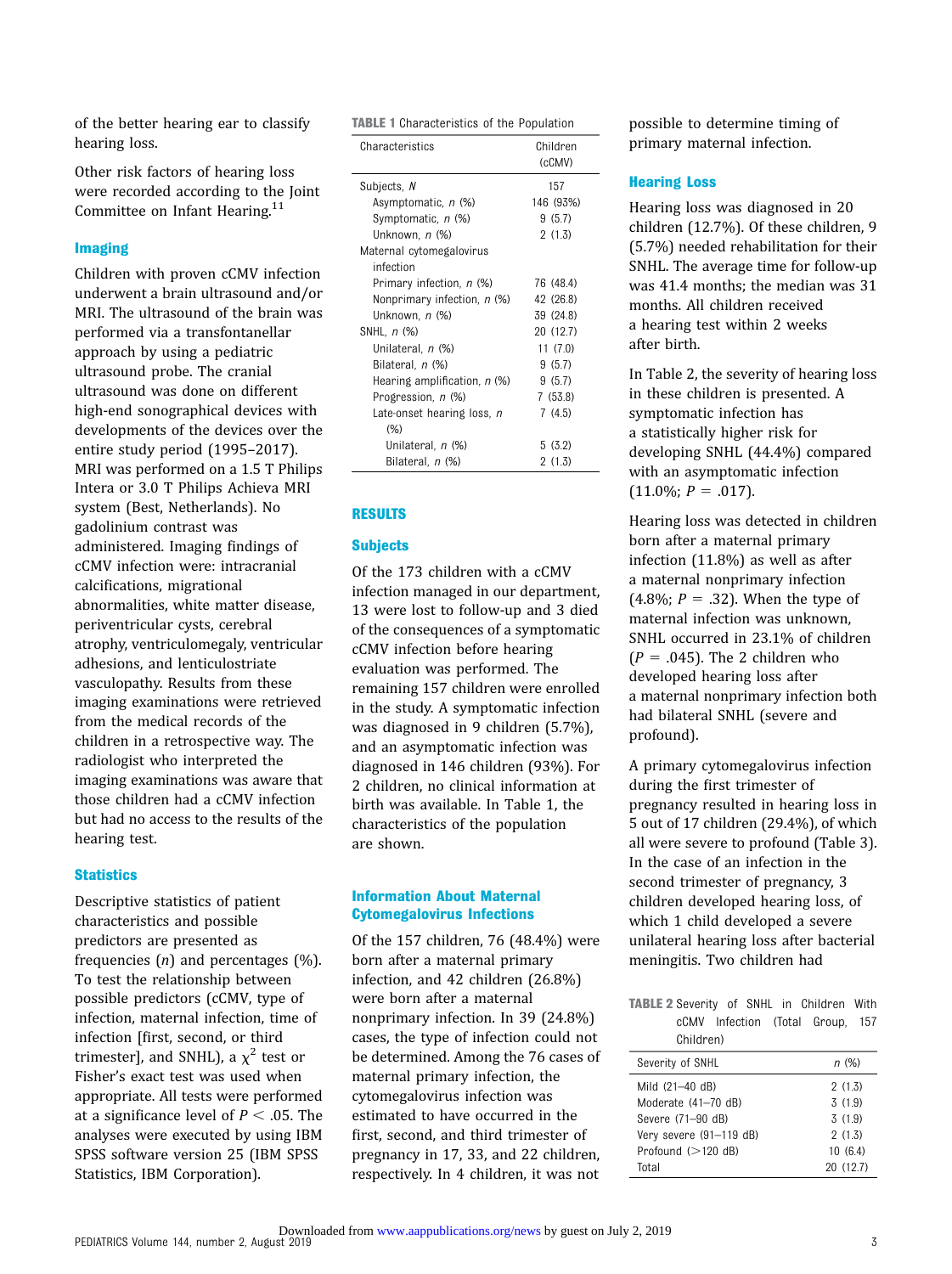TABLE 3 Hearing Loss According to the Trimester of Maternal Primary Infection

| Severity of SNHL        | Trimester of Primary Maternal infection |                      |                     |                         |
|-------------------------|-----------------------------------------|----------------------|---------------------|-------------------------|
|                         | First $(n = 17)$                        | Second<br>$(n = 33)$ | Third<br>$(n = 22)$ | Total $(N =$<br>$72)^a$ |
| Mild (21-40 dB)         |                                         |                      |                     |                         |
| Moderate (41-70 dB)     |                                         |                      |                     |                         |
| Severe (71-90 dB)       |                                         |                      |                     |                         |
| Very severe (91-119 dB) |                                         |                      |                     |                         |
| Profound $(>120$ dB)    |                                         |                      | 0                   | 3                       |
| Total, $n$ $(\%)$       | 5(29.4)                                 | 3 (9.1)              | 1(4.5)              | 9(12.5)                 |

a In 4 cases, the time of infection could not be determined.

unilateral mild or moderate SNHL. The mother of this last child had her primary infection at ∼15 weeks' gestation. In the case of infection in the third trimester of pregnancy, 1 child developed hearing loss; this child developed a mixed hearing loss (not specific for cCMV) at the age of 19 years. When infection took place in the first trimester of pregnancy, there was a statistically higher incidence of SNHL compared with a cytomegalovirus infection later in pregnancy ( $P = .029$ ).

#### Characteristics of Hearing Loss

Among the 157 children with normal hearing thresholds at first visit, 7 developed late-onset hearing loss (4.5%). Three children with lateonset hearing loss had other important risk factors for hearing loss: 1 child had a familial risk factor for hearing loss (first degree) and another child had hearing loss after bacterial meningitis. One child developed a mixed hearing loss (not specific for cCMV infection) at the age of 19 years. If we exclude these 3 children from the group of children with late-onset hearing loss, the risk for late-onset SNHL is even lower (2.5%). Of the 20 children with SNHL, improvement in hearing thresholds was observed in 9 (45%).

Progression of hearing loss was observed in 7 children with hearing loss at birth (53.8%). In the whole group, fluctuations were seen in 9 children (5.7%). Seven children had  $>1$  characteristic.

#### Imaging

A total of 140 children (89.2%) underwent imaging of the brain: 137 children underwent a brain ultrasound (of which 25 underwent an MRI as well), and 3 children underwent an MRI without a brain ultrasound. In Table 4, the results of brain imaging are shown. Chances of developing SNHL in the case of a normal imaging result (ultrasound and/or MRI) are 6.6%. In the case of an abnormal result (21 children), the risk of SNHL is 42.9% ( $P < .001$ ). The sensitivity in detecting SNHL was 52.9% in the case of an abnormal imaging result, and the specificity was 90%. The risk of developing lateonset hearing loss after an abnormal imaging test was higher than in the case of a normal test result (14.3% vs 2.3%). Also, progression of SNHL occurred more often in the case of abnormal ultrasound and/or MRI results (28.6% vs 1.7%). Because of small numbers, a significance was not obtained. Ultrasound examination was found to be a good predictor of the risk of having SNHL. Brain imaging results were abnormal in 60%, 0%, and 5.3% of the children with a maternal infection in the first, second, and third trimester of pregnancy, respectively.

#### **DISCUSSION**

In our population, the incidence of SNHL in children with cCMV infection was 12.7%. This is in accordance with other studies $1,12,13$  $1,12,13$  $1,12,13$  in which incidences of hearing loss between 12% and 20% were reported. A symptomatic infection is known to have a higher risk for developing SNHL. $1,4-\overline{6}$  $1,4-\overline{6}$  $1,4-\overline{6}$  $1,4-\overline{6}$  This was confirmed in our study, with 44.4% of the included children who were symptomatic presenting with hearing loss. Children who had an infection after a maternal primary infection had a higher chance of developing SNHL than children who had an infection after a maternal nonprimary infection, although this was not statistically significant. This is in accordance with previous publications.[14](#page-6-0) Although less frequent, hearing loss after a maternal nonprimary infection was also severe and profound in our group.

Despite high incidences of hearing loss, not all children need hearing rehabilitation. Some children have only mild or unilateral hearing loss. In these cases, children are followed but do not always need hearing amplification. It is interesting to note that the need for hearing rehabilitation is often not mentioned in the available literature. In our study, only 5.7% of all neonates who were congenitally infected needed hearing amplification (hearing aid or cochlear implantation). In children with a symptomatic infection, 44.4% required hearing rehabilitation compared with 3.4% in the group with an asymptomatic infection. In 1 study by Goderis et al, $4$  the need for hearing amplification was 1.6% in children with an asymptomatic

TABLE 4 Hearing Loss According to Imaging Results of 140 Children

|                       | Ultrasound ( $N = 137$ ) |          | MRI $(N = 28)$ |          |
|-----------------------|--------------------------|----------|----------------|----------|
|                       | Normal                   | Abnormal | Normal         | Abnormal |
| Total, <i>n</i> (%)   | 120 (87.6)               | 17(12.4) | 17 (60.7)      | 11(39.3) |
| Normal hearing, n (%) | 111 (92.5)               | 9(52.9)  | 14 (82.4)      | 7(63.6)  |
| SNHL, $n$ $%$         | 9(7.5)                   | 8(47.1)  | 3(17.6)        | 4(36.4)  |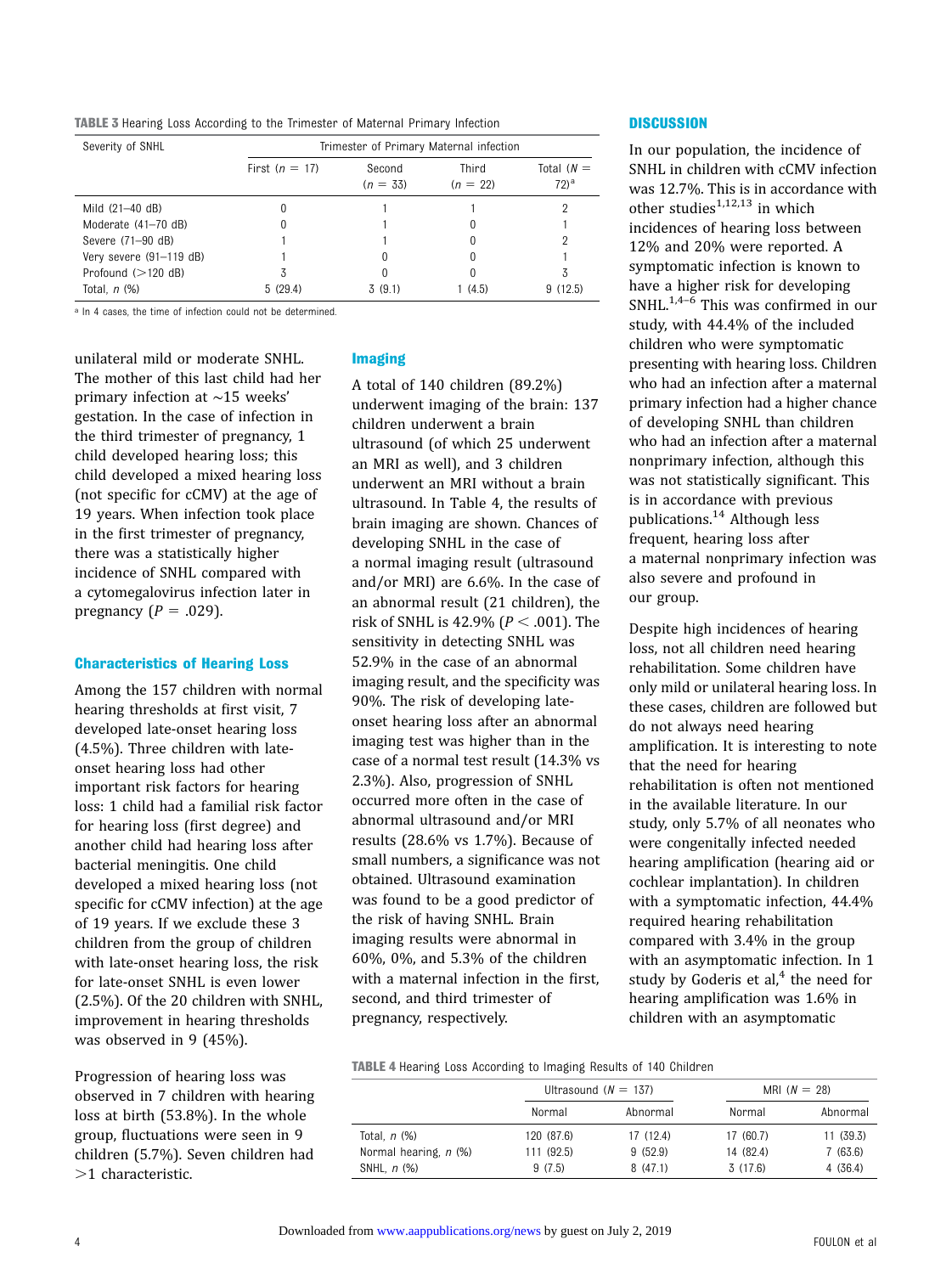infection and 29.3% in the group with symptomatic infection. For this reason, we can assume that the economic and social impact of an asymptomatic cCMV infection might not be as high as presumed by the incidence of SNHL alone.

If neonatal screening for cCMV infection is implemented, it should be noted that many children with asymptomatic infections will be diagnosed. To prevent unnecessary hearing evaluations, risk indicators should be detected, and the way hearing follow-up is proposed should be changed. In a previous publication, $9$  we proposed an algorithm for hearing follow-up. Moreover, several risk indicators were identified in this present study; therefore, we propose to update this algorithm to reduce the number of hearing tests and unnecessary concern in parents. Maternal infection during the first trimester of pregnancy is known to have a predictive value on adverse outcome in the children.<sup>[15](#page-6-0)-[17](#page-6-0)</sup> This can also be seen in our study: we detected a 29.4% risk for developing SNHL when maternal primary infection occurred in the first trimester of pregnancy. Only 1 child had a moderate hearing loss after a maternal primary infection in the second trimester of pregnancy that could truly be linked to a cCMV infection. Thereby, mothers who had a primary infection during the second or third trimester of pregnancy could be reassured because hearing loss was rarely seen in these children.

The true burden of late-onset hearing loss has long been overestimated. Most reports defined late-onset hearing loss as a percentage of all children with hearing loss. $6,18$  $6,18$  $6,18$  By doing so, higher percentages of lateonset hearing loss are obtained, but they do not represent the risk of developing hearing loss in a group of children with normal hearing at birth. It is more interesting to define lateonset hearing loss as a percentage of children with no hearing loss at birth that will finally develop SNHL. In our study, 7 children had late-onset hearing loss. This is 4.5% of all children with normal hearing after birth and 2.5% if we exclude children with other important risk factors for hearing loss. This is in line with other studies, in which incidence between 1.3% and  $10.6\%$ <sup>[4](#page-5-0)[,18](#page-6-0),[19](#page-6-0)</sup> is mentioned. In the studies by Dahle et  $al^6$  $al^6$  and Royackers et al, $^{19}$  $^{19}$  $^{19}$  late-onset hearing loss was mainly seen in children with a symptomatic infection (16%–17.4%). Most cases of lateonset hearing loss were diagnosed before the age of 2[4](#page-5-0) months. $4$ Because late-onset hearing loss is seldom seen after the age of 4, we propose to end the follow-up period at the age of 4. In our group, children who developed hearing loss after this age probably had another cause for their hearing loss. Work by Lanzieri et al<sup>20</sup> confirms that screening for hearing loss in children with cCMV infection and normal hearing at the age of 5 years old might not be of clinical importance because the risk of delayed-onset hearing loss at that age is not greater than in a control group.

On the other hand, specific subgroups should be screened more often. In our study, we showed that children born after a maternal primary infection in the first trimester of pregnancy, children with a symptomatic infection, and children with abnormalities revealed on brain ultrasounds or MRI are at higher risk for developing SNHL and late-onset hearing loss. For these children, we recommend  $\geq$ 4 hearing tests during the first year of life and every 6 months after that until the age of 4, even if these children have no hearing loss at birth. The presence of a symptomatic infection, neurologic involvement, and ultrasound result abnormalities are known to be predictive of the development of hearing loss.<sup>21-[25](#page-6-0)</sup>

Progression of SNHL in those children presenting with hearing loss at birth is not infrequent. In our study, we saw progression of SNHL in 53.8% of the children. This is in accordance with the literature,<sup>[20](#page-6-0)</sup> in which progression of hearing loss is a frequently observed phenomenon. Even if it is mainly seen in children with a symptomatic infection,  $4,6,12$  $4,6,12$  $4,6,12$  it also occurs in children with an asymptomatic infection.<sup>[18](#page-6-0),[26](#page-6-0)</sup> We therefore recommend managing all children with SNHL at birth more often and also longer than 4 years because in these children, progression of hearing loss can occur throughout adolescence.<sup>[20](#page-6-0)</sup>

It is important to mention that in our group, there were a significant number of children with other etiologies of hearing loss, and the diagnosis of a cCMV infection should not exclude other etiologies.

A limitation of the study could be that all the children studied live in the Brussels area, and this might not be representative of Belgium. It is possible that the incidence of cCMV is different from the rest of Belgium and the proportion of maternal primary infection versus maternal nonprimary infection might not be comparable. Another limitation is the fact that only 28 children received MRI examination. It is possible that some children with normal ultrasound examination results could have shown abnormalities on MRI results.

The strength of this study resides in the inclusion of children through an ongoing study, in which all children born in our hospital were screened for a cCMV infection and pregnant women received serological screening as part of standard medical care. We believe that a serological algorithm during pregnancy could be of utmost importance for the prediction of sequelae in the offspring because mainly children with cytomegalovirus infections during the first trimester of pregnancy are at risk for SNHL.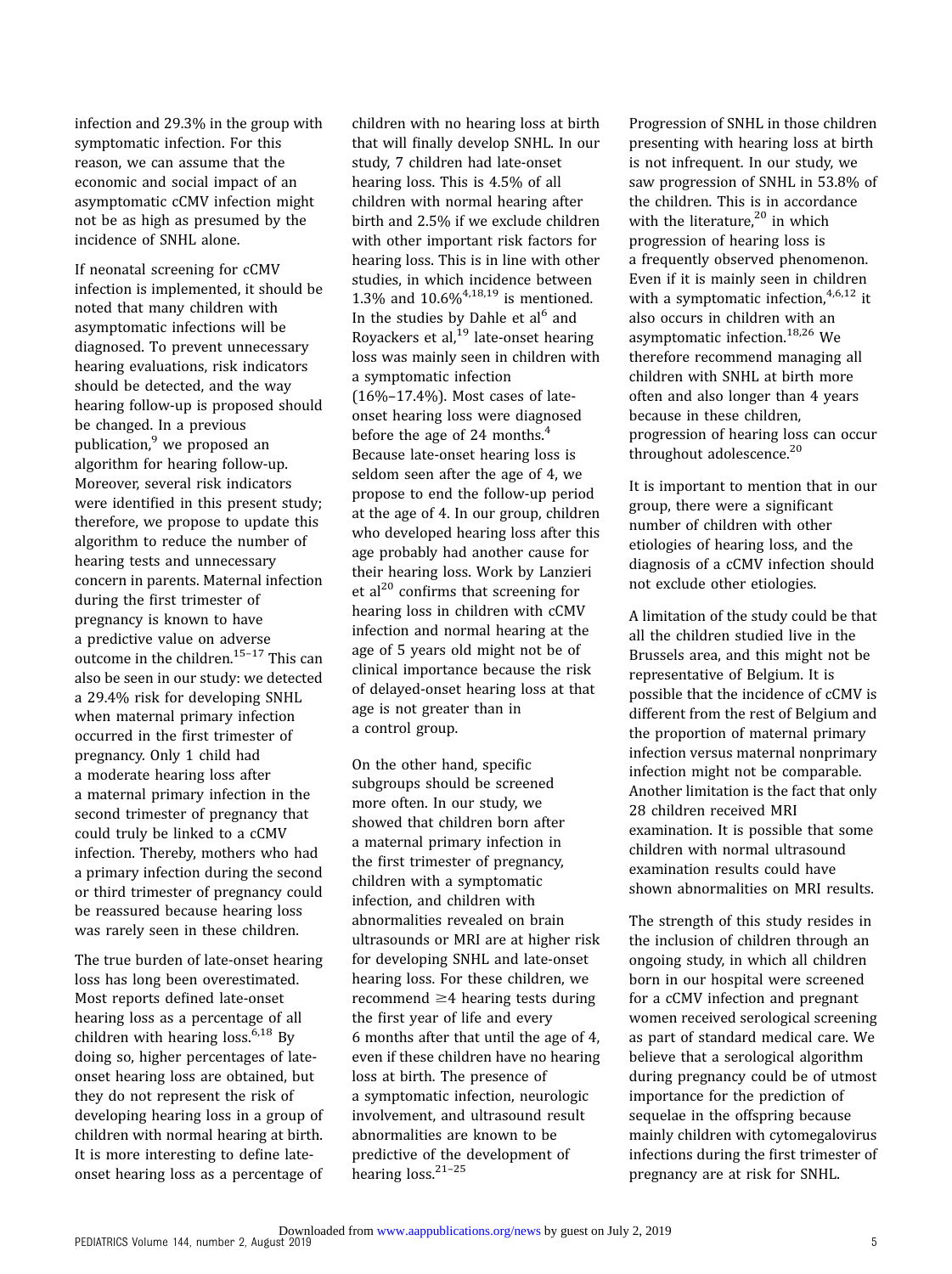<span id="page-5-0"></span>Without maternal serological data, counseling during and after pregnancy will be more difficult. Therefore, a serological screening during pregnancy is mandatory. In a previous study, $8$  it was demonstrated that serological screening in pregnant women is possible, and that this method allows for the detection of 82% of all cCMV infections.<sup>8</sup> Lastly, but not least, it is also assumed that with this method, children with the highest risk for developing sequelae (infections in the first trimester) would be detected. Other authors confirm that the

serological profile during pregnancy, including the avidity index, can help in predicting infection and sequelae in the offspring.[27,28](#page-6-0)

Because primary infections in the first trimester of pregnancy had the highest risk for SNHL, preventive measures to avoid cytomegalovirus infection during pregnancy should be implemented before conception.

#### **CONCLUSIONS**

The prevalence of SNHL in children with cCMV infection in our

population is 12.7%. Children with a symptomatic infection, abnormal brain ultrasound or (MRI) examination results, or a maternal primary infection in the first trimester of pregnancy have higher risks for developing late-onset SNHL. We propose an audiological follow-up on the basis of these risk indicators.

#### **ABBREVIATIONS**

cCMV: congenital cytomegalovirus IgG: immunoglobulin G SNHL: sensorineural hearing loss

PEDIATRICS (ISSN Numbers: Print, 0031-4005; Online, 1098-4275).

Copyright © 2019 by the American Academy of Pediatrics

FINANCIAL DISCLOSURE: The authors have indicated they have no financial relationships relevant to this article to disclose.

FUNDING: For the major part of this study, no funding was secured. The microbiologic part of this work was performed in the frame of the Belgian National Reference Centre for Congenital Infections by the Belgian Ministry of Social Affairs through a fund within the Health Insurance System.

POTENTIAL CONFLICT OF INTEREST: The authors have indicated they have no potential conflicts of interest to disclose.

#### **REFERENCES**

- 1. Foulon I, Naessens A, Foulon W, Casteels A, Gordts F. A 10-year prospective study of sensorineural hearing loss in children with congenital cytomegalovirus infection. J Pediatr. 2008;153(1):84–88
- 2. Avettand-Fenoël V, Marlin S, Vauloup-Fellous C, et al. Congenital cytomegalovirus is the second most frequent cause of bilateral hearing loss in young French children. J Pediatr. 2013;162(3):593–599
- 3. ACOG practice bulletin. Perinatal viral and parasitic infections. Number 20, September 2000. (Replaces educational bulletin number 177, February 1993). American College of Obstetrics and Gynecologists. Int J Gynaecol Obstet. 2002;76(1):95–107
- 4. Goderis J, Keymeulen A, Smets K, et al. Hearing in children with congenital cytomegalovirus infection: results of a longitudinal study [published correction appears in J Pediatr 2016; 177:335]. J Pediatr. 2016;172: 110.e2–115.e2
- 5. Fowler KB, Boppana SB. Congenital cytomegalovirus (CMV) infection and hearing deficit. J Clin Virol. 2006;35(2): 226–231
- 6. Dahle AJ, Fowler KB, Wright JD, Boppana SB, Britt WJ, Pass RF. Longitudinal investigation of hearing disorders in children with congenital cytomegalovirus. J Am Acad Audiol. 2000;11(5):283–290
- 7. Foulon I, Naessens A, Faron G, Foulon W, Jansen AC, Gordts F. Hearing thresholds in children with a congenital CMV infection: a prospective study. Int J Pediatr Otorhinolaryngol. 2012;76(5): 712–717
- 8. Naessens A, Casteels A, Decatte L, Foulon W. A serologic strategy for detecting neonates at risk for congenital cytomegalovirus infection. J Pediatr. 2005;146(2):194–197
- 9. Foulon I, Vleurinck L, Kerkhofs K, Gordts F. Hearing configuration in children with cCMV infection and proposal of a flow chart for hearing evaluation. Int J Audiol. 2015;54(10):714–719
- 10. International Bureau for Audiophonology. BIAP recommendation 02/1: audiometric classification of hearing impairments. 1996. Available at: [http://www.biap.org/es/](http://www.biap.org/es/recommandations/recommendations/tc-02-classification/213-rec-02-1-en-audiometric-classification-of-hearing-impairments/file) [recommandations/recommendations/](http://www.biap.org/es/recommandations/recommendations/tc-02-classification/213-rec-02-1-en-audiometric-classification-of-hearing-impairments/file) tc-02-classifi[cation/213-rec-02-1-en](http://www.biap.org/es/recommandations/recommendations/tc-02-classification/213-rec-02-1-en-audiometric-classification-of-hearing-impairments/file)[audiometric-classi](http://www.biap.org/es/recommandations/recommendations/tc-02-classification/213-rec-02-1-en-audiometric-classification-of-hearing-impairments/file)fication-of-hearing[impairments/](http://www.biap.org/es/recommandations/recommendations/tc-02-classification/213-rec-02-1-en-audiometric-classification-of-hearing-impairments/file)file. Accessed January 5, 2018
- 11. American Academy of Pediatrics, Joint Committee on Infant Hearing. Year 2007 position statement: principles and guidelines for early hearing detection and intervention programs. Pediatrics. 2007;120(4): 898–921
- 12. Goderis J, De Leenheer E, Smets K, Van Hoecke H, Keymeulen A, Dhooge I. Hearing loss and congenital CMV infection: a systematic review. Pediatrics. 2014;134(5):972–982
- 13. Grosse SD, Ross DS, Dollard SC. Congenital cytomegalovirus (CMV) infection as a cause of permanent bilateral hearing loss: a quantitative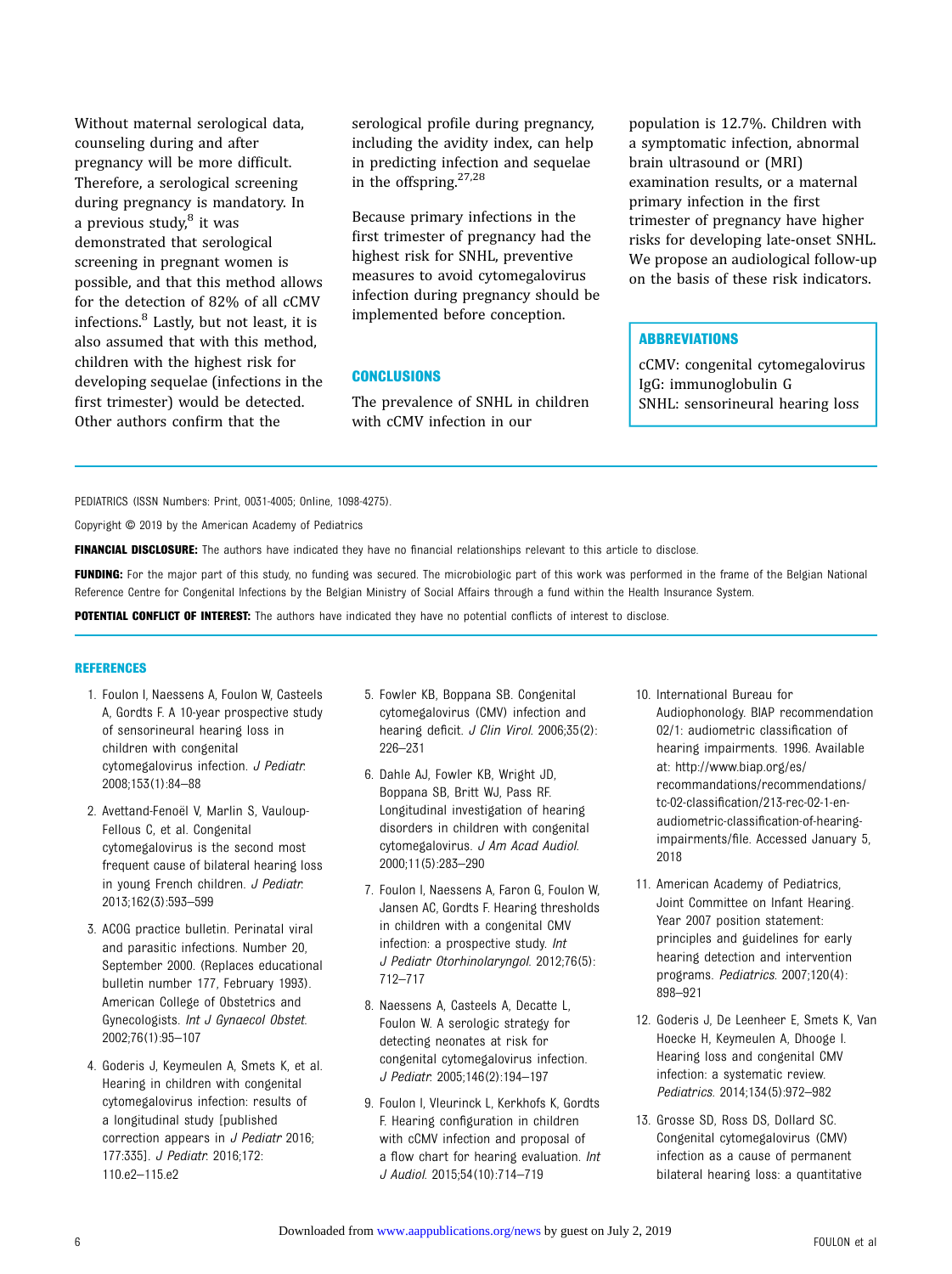<span id="page-6-0"></span>assessment. J Clin Virol. 2008;41(2): 57–62

- 14. Ross SA, Fowler KB, Ashrith G, et al. Hearing loss in children with congenital cytomegalovirus infection born to mothers with preexisting immunity. J Pediatr. 2006;148(3):332–336
- 15. Picone O, Vauloup-Fellous C, Cordier AG, et al. A series of 238 cytomegalovirus primary infections during pregnancy: description and outcome. Prenat Diagn. 2013;33(8):751–758
- 16. Foulon I, Naessens A, Foulon W, Casteels A, Gordts F. Hearing loss in children with a congenital cytomegalovirus infection related to the gestational age at which the maternal primary infection occurred. Pediatrics. 2008; 122(6). [Available at: www.pediatrics.](http://Availableat:www.pediatrics.org/cgi/content/full/122/6/e1123) [org/cgi/content/full/122/6/e1123](http://Availableat:www.pediatrics.org/cgi/content/full/122/6/e1123)
- 17. Pass RF, Fowler KB, Boppana SB, Britt WJ, Stagno S. Congenital cytomegalovirus infection following first trimester maternal infection: symptoms at birth and outcome. J Clin Virol. 2006;35(2):216–220
- 18. Fowler KB, McCollister FP, Dahle AJ, Boppana S, Britt WJ, Pass RF. Progressive and fluctuating sensorineural hearing loss in children with asymptomatic congenital

cytomegalovirus infection. J Pediatr. 1997;130(4):624–630

- 19. Royackers L, Christian D, Frans D, Ermelinde R. Hearing status in children with congenital cytomegalovirus: up-to-6-years audiological follow-up. Int J Pediatr Otorhinolaryngol. 2011;75(3): 376–382
- 20. Lanzieri TM, Chung W, Flores M, et al; Congenital Cytomegalovirus Longitudinal Study Group. Hearing loss in children with asymptomatic congenital cytomegalovirus infection. Pediatrics. 2017;139(3):e20162610
- 21. Rivera LB, Boppana SB, Fowler KB, Britt WJ, Stagno S, Pass RF. Predictors of hearing loss in children with symptomatic congenital cytomegalovirus infection. Pediatrics. 2002;110(4):762–767
- 22. Ancora G, Lanari M, Lazzarotto T, et al. Cranial ultrasound scanning and prediction of outcome in newborns with congenital cytomegalovirus infection. J Pediatr. 2007;150(2):157–161
- 23. Capretti MG, Lanari M, Tani G, et al. Role of cerebral ultrasound and magnetic resonance imaging in newborns with congenital cytomegalovirus infection. Brain Dev. 2014;36(3):203–211
- 24. Boppana SB, Fowler KB, Vaid Y, et al. Neuroradiographic findings in the newborn period and longterm outcome in children with symptomatic congenital cytomegalovirus infection. Pediatrics. 1997;99(3):409–414
- 25. Noyola DE, Demmler GJ, Nelson CT, et al; Houston Congenital CMV Longitudinal Study Group. Early predictors of neurodevelopmental outcome in symptomatic congenital cytomegalovirus infection. J Pediatr. 2001;138(3):325–331
- 26. Williamson WD, Demmler GJ, Percy AK, Catlin FI. Progressive hearing loss in infants with asymptomatic congenital cytomegalovirus infection. Pediatrics. 1992;90(6):862–866
- 27. Schleiss MR. Congenital cytomegalovirus infection: improved understanding of maternal immune responses that reduce the risk of transplacental transmission. Clin Infect Dis. 2017; 65(10):1666–1669
- 28. Tanimura K, Tairaku S, Morioka I, et al. Universal screening with use of immunoglobulin G avidity for congenital cytomegalovirus infection. Clin Infect Dis. 2017;65(10):1652–1658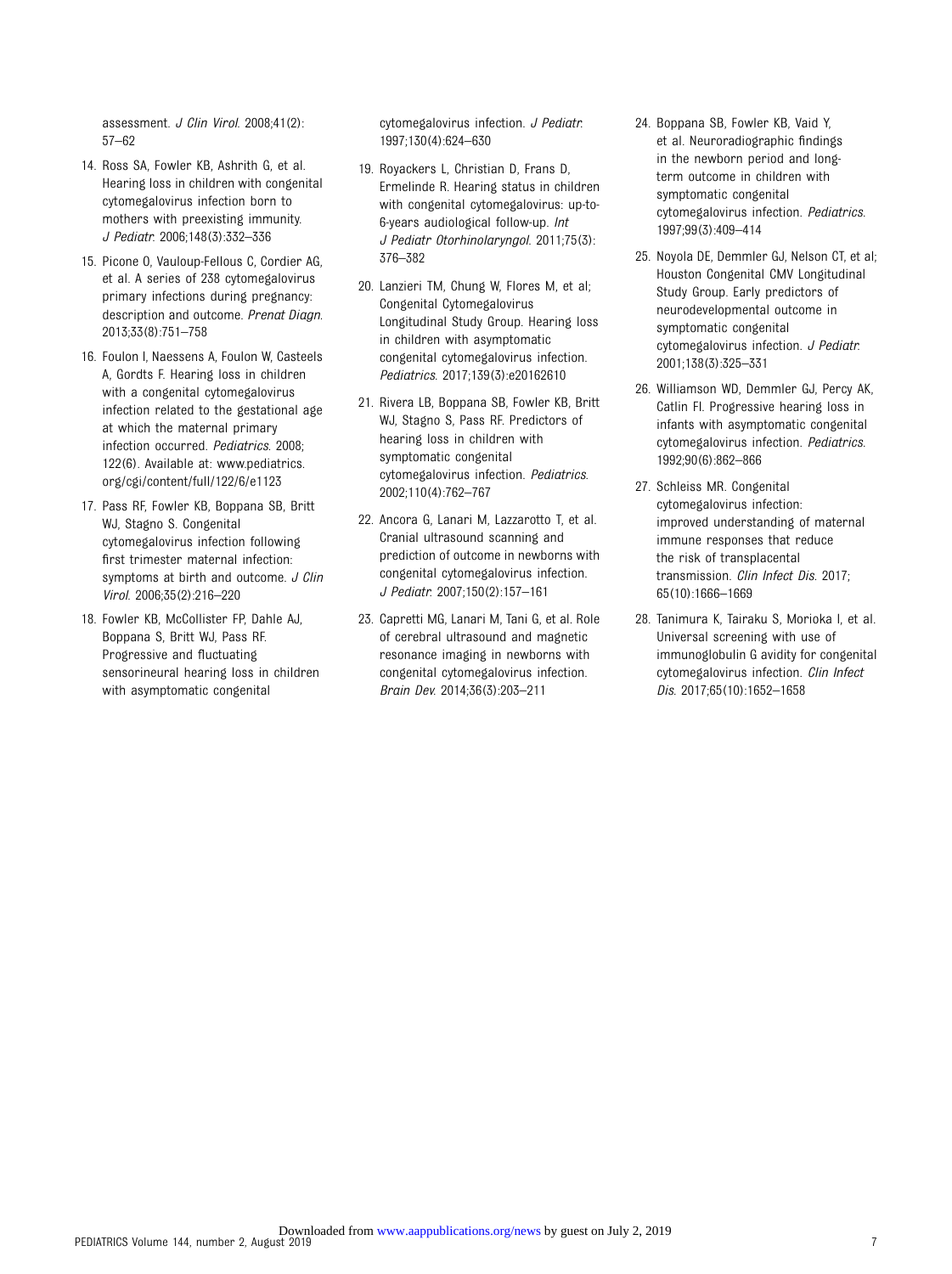### **Hearing Loss With Congenital Cytomegalovirus Infection**

*Pediatrics* originally published online July 2, 2019; Denis Piérard, Fleur Anne Camfferman, Léonardo Gucciardo and Frans Gordts Ina Foulon, Yannick De Brucker, Ronald Buyl, Elke Lichtert, Katia Verbruggen,

| Updated Information $\&$<br><b>Services</b> | including high resolution figures, can be found at:<br>http://pediatrics.aappublications.org/content/early/2019/06/28/peds.2<br>018-3095                                                                                                                                                                                     |
|---------------------------------------------|------------------------------------------------------------------------------------------------------------------------------------------------------------------------------------------------------------------------------------------------------------------------------------------------------------------------------|
| <b>References</b>                           | This article cites 27 articles, 7 of which you can access for free at:<br>http://pediatrics.aappublications.org/content/early/2019/06/28/peds.2<br>018-3095#BIBL                                                                                                                                                             |
| <b>Subspecialty Collections</b>             | This article, along with others on similar topics, appears in the<br>following collection(s):<br>Ear, Nose & Throat Disorders<br>http://www.aappublications.org/cgi/collection/ear_nose_-_throat_dis<br>orders sub<br><b>Infectious Disease</b><br>http://www.aappublications.org/cgi/collection/infectious diseases su<br>h |
| Permissions & Licensing                     | Information about reproducing this article in parts (figures, tables) or<br>in its entirety can be found online at:<br>http://www.aappublications.org/site/misc/Permissions.xhtml                                                                                                                                            |
| <b>Reprints</b>                             | Information about ordering reprints can be found online:<br>http://www.aappublications.org/site/misc/reprints.xhtml                                                                                                                                                                                                          |